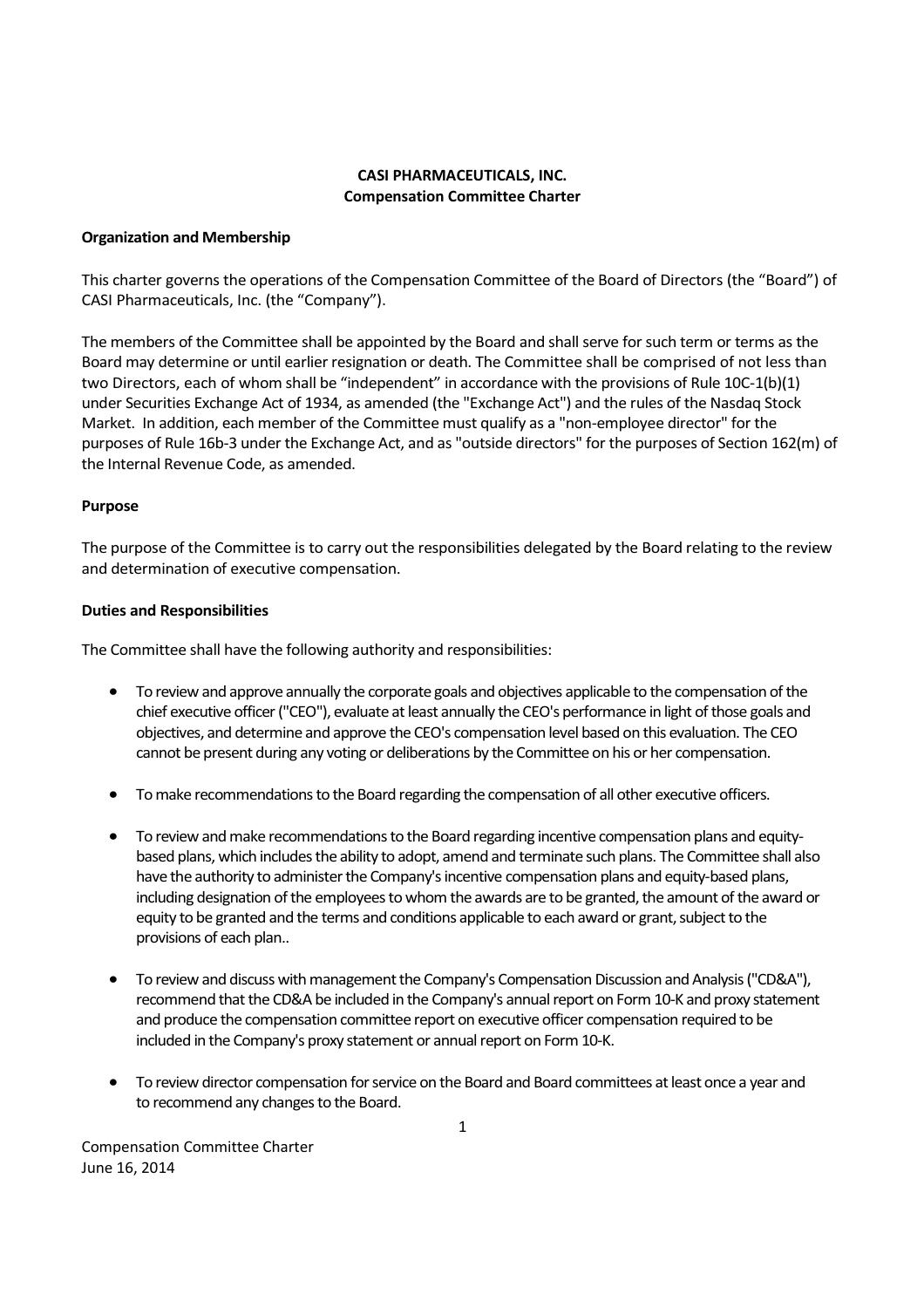#### Outside Advisers

The Committee shall have the authority, in its sole discretion, to select, retain and obtain the advice of a compensation consultant, legal counsel, or other adviser (each an "Adviser") as necessary to assist with the execution of its duties and responsibilities as set forth in this Charter. The Committee shall set the compensation and oversee the work of the Adviser. The Committee shall receive appropriate funding from the Company, as determined by the Committee in its capacity as a committee of the Board, for the payment of compensation to its Adviser. However, the Committee shall not be required to implement or act consistently with the advice or recommendations of its Adviser and the authority granted in this Charter shall not affect the ability or obligation of the Committee to exercise its own judgment in fulfillment of its duties under this Charter.

In retaining or seeking advice from an Adviser (other than the Company's in-house counsel), the Committee must take into consideration the factors specified in Nasdaq Stock Market Rule 5605(d)(3)(D). The Committee may retain, or receive advice from, any Adviser it prefers, including ones that are not independent, after considering the specified factors. The Committee is not required to assess the independence of any Adviser that acts in a role limited to consulting on any broad-based plan that does not discriminate in scope, terms or operation in favor of executive officers or directors and that is generally available to all salaried employees or providing information that is not customized for a particular company or that is customized based on parameters that are not developed by the Adviser and about which the Adviser does not provide advice.

The Committee shall evaluate whether any compensation consultant retained or to be retained by it has any conflict of interest in accordance with Item 407(e)(3)(iv) of Regulation S-K.

#### Structure and Operations

Unless a Chair is elected by the full Board, the members of the Committee may designate a Chair by majority vote of the full Committee membership. The Committee shall meet at least two times a year at such times and places as it deems necessary to fulfill its responsibilities. The Committee shall report regularly to the Board regarding its actions and make recommendations to the Board as appropriate. The Committee is governed by the same rules regarding meetings (including meetings in person or by telephone or other similar communications equipment), action without meetings, notice, waiver of notice, and quorum and voting requirements as are applicable to the Board.

The Committee may invite such members of management to its meetings as it deems appropriate. However, the Committee shall meet regularly without such members present, and in all cases the CEO and any other such officers shall not be present at meetings at which their compensation or performance is discussed or determined.

The Committee shall review this Charter at least annually and recommend any proposed changes to the Board for approval.

#### Delegation of Authority

The Committee shall have the authority to delegate any of its responsibilities, along with the authority to take action in relation to such responsibilities, to one or more subcommittees as the Committee may deem appropriate in its sole discretion.

Compensation Committee Charter June 16, 2014